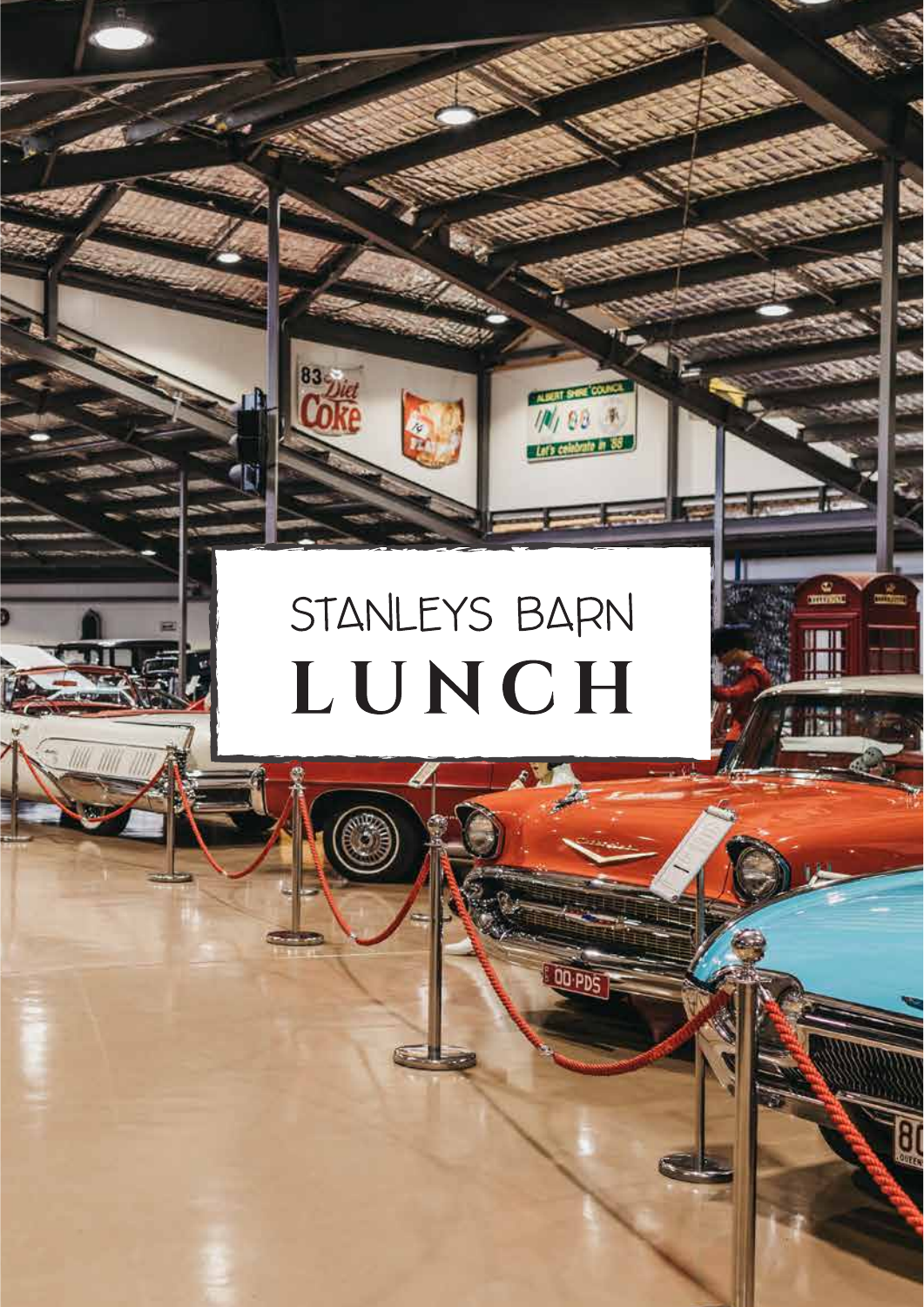

## INTERNATIONAL FLAVOURS USING THE BEST AUSTRALIAN PRODUCE

### **TO START**

#### **FRESH COUNTRY LOAF 16**

Whipped house-smoked feta, dukkha, balsamic olive oil

## **OYSTERS NATURAL 1/2 DOZ 20 | 1 DOZ 39**

Served on ice with lemon & lime (GF)(DF)

## **OYSTERS KILPATRICK 1/2 DOZ 22 | 1 DOZ 43**

Grilled w/ shredded smoked bacon & Kilpatrick sauce (GF)(DF)

## **SCALLOPS 1/2 SHELL 26**

*Wild caught, Shark Bay, West Australia* Cooked in the shell topped with miso butter (GF)

## **PORK BELLY BITES 18**

*Darling Downs Queensland (100% Australian-grain fed)* Sticky Korean style pork belly bites, green pawpaw aromatic salad (GF)(DF)

## **CHICKEN WING NIBBLES 18**

*Acacia Valley Australia* Crisp fried wings, Thai BBQ sauce, green pawpaw aromatic salad (GF)(DF)

## **CUTTLEFISH 26**

*Wild caught, Shark Bay, West Australia* Scenic Rim finger lime, mayo, alpine pepper & lemon myrtle salt (GF)(DF)

## **SANDWICHES**

## **BARRAMUNDI BURGER 28**

*Saltwater, Australia Northern Territory* Served w/ tomato, green oak lettuce, tartare on a soft milk bun. (GFO)

## **CHICKEN BURGER 25**

*Acacia Valley Australia* Fried chicken tenderloins served w/ tomato, green oak lettuce, American cheese, bacon, tomato relish, burger sauce on a soft milk bun. (GFO)

## **OPEN STEAK SANDWICH 28**

*Darling Downs Queensland 120 day grain-fed Angus and Hereford cattle* Tender char-grilled sirloin fillet served w/ relish, oak lettuce tomato, onion, cheese & seeded mustard aioli on charred sourdough. (GFO)

### **BEEF BURGER 25**

Darling Downs Queensland 120 day grain-fed Angus and Hereford cattle Seasoned hand-pressed all beef patty, bacon, American cheese, tomato, oak lettuce, tomato relish, burger sauce on a milk bun. (GFO)

## **ALL SANDWICHES SERVED WITH RUSTIC CHIPS**

GF=GLUTEN FREE GFO= GLUTEN FREE OPTION DF= DAIRY FREE V= VEGETARIAN VEO= VEGAN OPTION VE= VEGAN